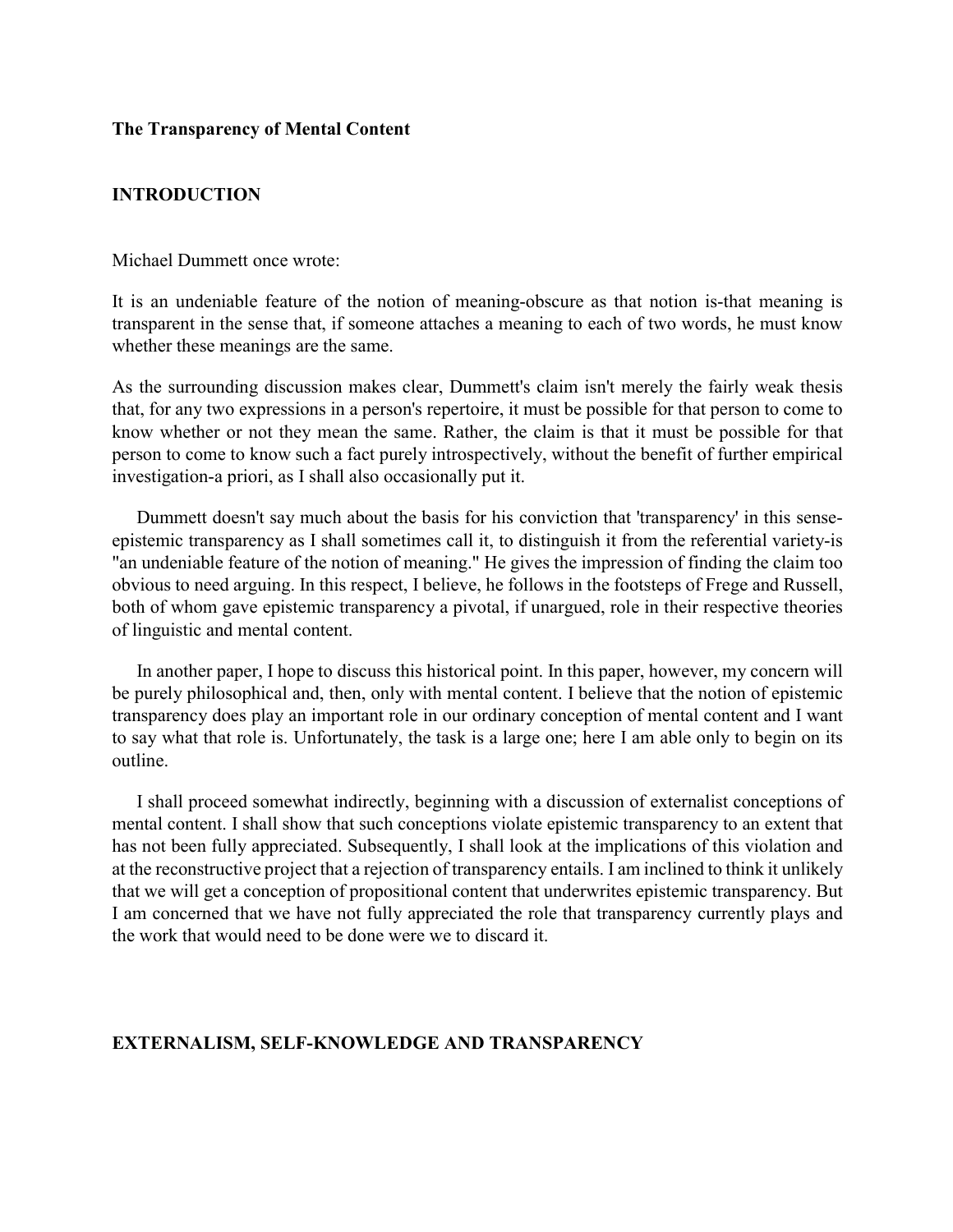The minimal intended significance of the Twin Earth thought experiments may be put like this: Either mental contents are not individuated individualistically, or they are not individuated in terms of their truth conditions.

Thus, consider Oscar and twin Oscar; they are alike in all intrinsic, nonrelational respects. But whereas Oscar grows up in a physical environment which contains H2O, twin Oscar grows up in an environment which contains XYZ. And widespread intuition appears to have it that whereas Oscar's utterance of `Water is wet' expresses a thought that is true if and only if H2O is wet, twin Oscar's utterance of that sentence expresses a thought that is true if and only if XYZ is wet. Hence, either the contents of the two thoughts are not individuated individualistically or they are not individuated in terms of their truth conditions.2

Thus, consider also Bert and twin Bert; they are alike in all intrinsic, nonrelational respects. But whereas Bert grows up in, and defers to, a community in which the word 'arthritis' is used to apply only to a certain kind of inflammation of the joints, twin Bert grows up in, and defers to, a community in which `arthritis' is used to apply to all rheumatoid ailments, even to those that might occur in the thigh. And widespread intuition has it that whereas Bert's utterance of `I have arthritis in my thigh' expresses a thought that is true if and only if he has arthritis in his thigh (and, hence, can never be true), twin Bert's utterance of that sentence expresses a thought that is true if and only if he has (some other disease) tharthritis in his thigh (and, hence, may occasionally be true). As before, the moral would appear to be: Either the mental contents of the two thoughts are not individuated individualistically or they are not individuated in terms of their truth conditions.3 Let us call the former view externalism, and the latter individualism.

According to externalism, then, the psychologically relevant contents of a subject's intentional states are individuated in part by certain sorts of facts about the physical and/or social environment in which he happens to be situ- ated.4 And although this would appear to undermine the claim that we can have purely introspective, non-empirical access to the contents of our thoughts, we are assured by an increasing number of philosophers that this appearance is illusory: there is in fact no conflict between an externalist conception of mental content and introspective self-knowledge. I want to begin with the question, On what is this confidence based?

It is based on a thought that is succinctly expressed by Davidson:

Showing that there is no conflict [between externalism and knowledge of content] is basically simple. It depends on realizing that whatever is responsible for the contents of our thoughts, whether known or not, is also responsible for the content of the thought that we have the thought.5

## How exactly should we understand Davidson's thought here?

Let's assume, without loss of generality, that we think in a language of thought (in fact, I'll pretend that we think in English. This will make the exposition easier but is not required for anything that's to follow: similar claims could have been made without the assumption that psychological states possess syntactic structure). With the convenient assumption in place, we may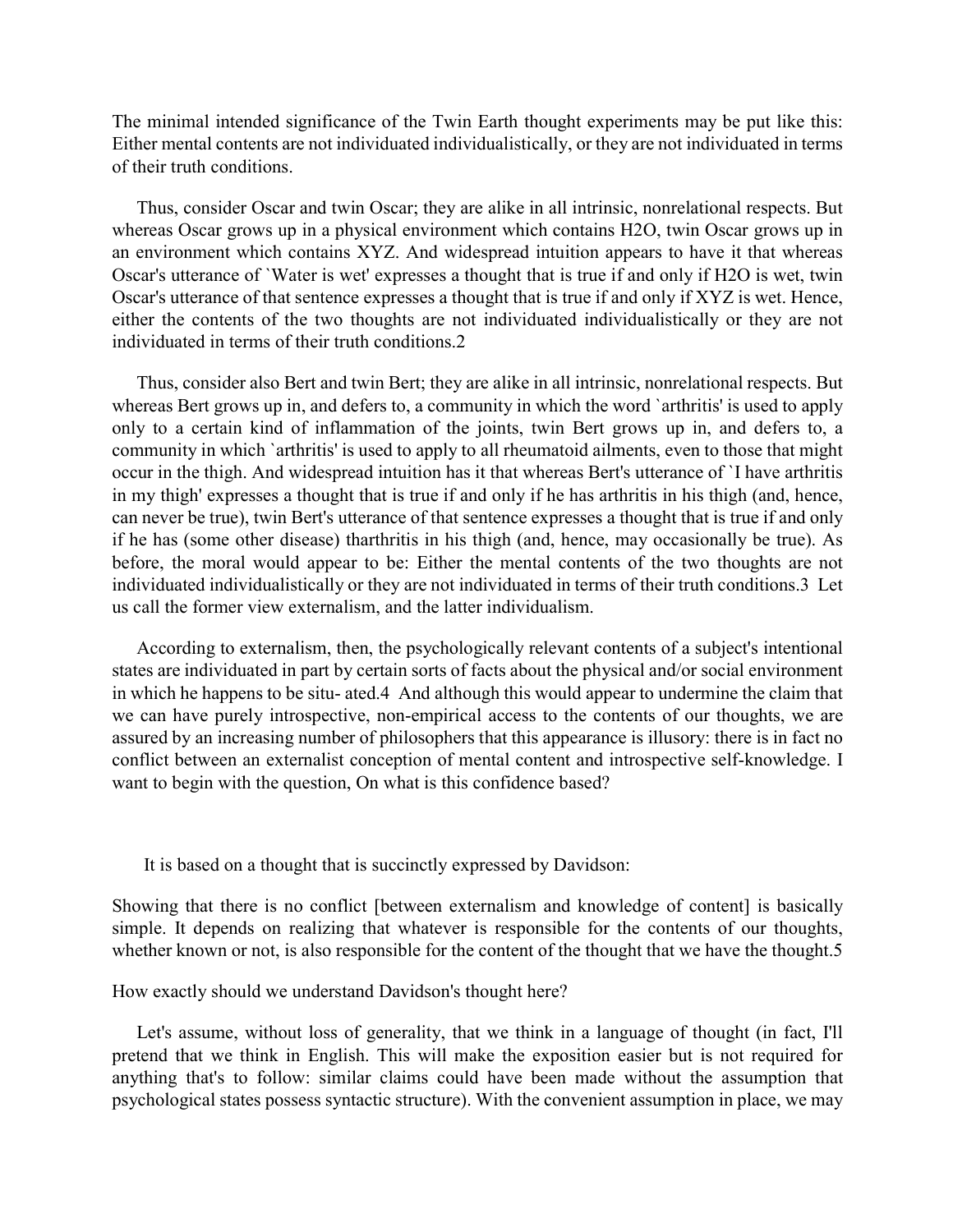say that Peter believes that p just in case Peter has a token of a sentence S, which means that p, in his belief box; and Peter desires that q just in case Peter has a token of a sentence Q, which means that q, in his desire box; and so on for the other attitudes.

It is now easy to give a completely general elaboration of Davidson's thought. For since externalism is guaranteed to be entirely neutral on the matter, we may safely assume that there are syntactic mechanisms which ensure that when, and only when, a token of the sentence S enters Peter's belief box, then ceteris paribus, so does a token of the sentence `I believe S'. And so, provided that the embedded and unembedded tokens of S may always be counted upon to express the same content, Peter's second-order belief will always report correctly on the content of his firstorder belief, the externalist nature of content individuation notwithstanding. Hence, and in this sense, externalism is shown to be consistent with authoritative first-person knowledge of thought content. This is, I think, the best and simplest way to develop the idea that Davidson expresses.6

Now, there are, I think, a number of questions that might be raised about this proposal. For instance: can we in fact always count on the embedded and unembedded occurrences of S to express the same content? (As we shall presently see, there may be special reasons for doubting the reliability of this covariation under externalist assumptions.) Also: the envisaged proposal would appear at best to ensure the availability of reliable beliefs about content, not knowledge; and there are some tricky questions about justification that need answering. But I am not going to pursue either of these lines of questioning here; for present purposes, I wish simply to grant the claim that externalism is consistent with the sort of knowledge of content envisaged by this elaboration of Davidson's idea. My point will rather be that the kind of self-knowledge that is thereby secured falls short-way short-of the kind of self-knowledge we normally think of ourselves as possessing.

Let us grant the claim that, for any sentence S in my belief box, I can form a correct secondorder belief about its content by prefixing the words `I believe ... ' to that very sentence. It is important to observe, however, that no other epistemic capacity is thereby grounded. For instance, suppose I have two sentences P and Q in my belief box that are identical in content; it needn't follow that I will know, or be able to a priori come to know, that they are, and this despite my being said to know what the contents of P and Q are individually. Nor, similarly, does it follow that if I have two sentences Q and R in my belief box that are distinct in content, that I will know, or be able to a priori come to know, that they are; and this despite my being said to know what the contents of Q and R are individually. In fact, it doesn't even follow from the sort of knowledge that is underwritten by the proposal, that I will know, or be able to a priori come to know, whether two distinct tokens of the same sentence type S express the same or distinct contents. To put the point concisely, the proposal does nothing to reconstruct the intuitive idea that we know the contents of our thoughts in the sense that we can introspectively discriminate between them, that we can tell them apart from each other: it doesn't by itself underwrite the epistemic transparency of mental content.

#### EXTERNALISM, TRANSPARENCY AND THE SEMANTICS OF TRAVEL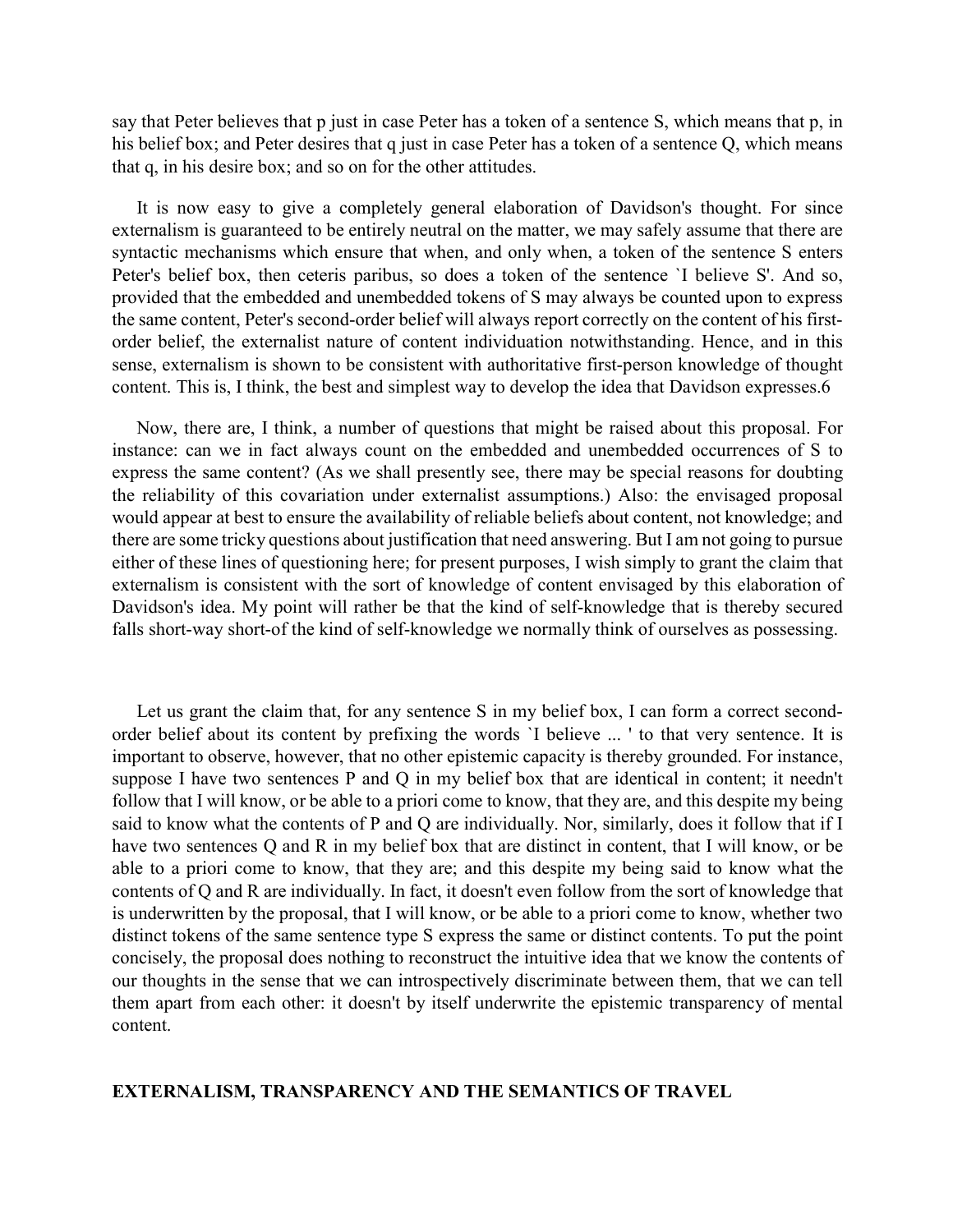The thesis of the epistemic transparency of content may be usefully broken up into two parts: (a) If two of a thinker's token thoughts possess the same content, then the thinker must be able to know a priori that they do; and (b) If two of a thinker's token thoughts possess distinct contents, then the thinker must be able to know a priori that they do. Call the first the thesis of the transparency of sameness and the second the thesis of the transparency of difference.

Now, it is fairly easy to show that externalist contents do not satisfy the transparency of sameness. Kripke's notorious Frenchman, Pierre, already shows this for the special case of Millian contents (themselves, of course, a species of externalist content). The details are well enough known that I need not rehearse them here. A plausible story culminates in Pierre having two expressions- `Londres' and `London'-which refer to the same city without, however, his realizing that they do. The thought he expresses with

London is pretty

is the same as the thought he expresses with

Londres is pretty;

but this fact is unavailable to introspection alone.

We need a different sort of case, however, to illustrate the general claim that even a non-Millian, referentially opaque content would fail the transparency of sameness, if it were individuated externalistically. Brian Loar has described a case which may be adapted to just this purpose.'

Paul, an English speaker, has been raised by a French nanny in a sheltered way. She speaks English with Paul, but amuses herself by referring to the cats around them as "chats" and never as "cats." Paul, satisfying the usual competence and deference constraints on concept possession, is to be credited with beliefs involving the concept cat. In particular, the belief he would express with "All chats have tails" would be the belief that all cats have tails.

Now, Paul occasionally sees his parents, who speak of animals called "cats." Because on those occasions, no cats or pictures of cats are ever present, Paul does not realize that cats are his familiar "chats." However, Paul's parents tell him quite a lot about cats and in particular that all cats have tails. On this basis, it is again true of Paul that the belief he would express with "All cats have tails" would be the belief that all cats have tails.9

Intuitively, however, it is quite clear that Paul will not be able to tell a priori that the belief he expresses with "All chats have tails" is the same belief that he expresses with "All cats have tails."

So much, then, by way of illustrating externalism's violation of the transparency of sameness. What has not been generally appreciated, however, is that externalism also allows for a coherent description of the converse case: two tokens of a thinker's language of thought belonging to the same syntactic type have distinct meanings, but the thinker is in principle not in a position to know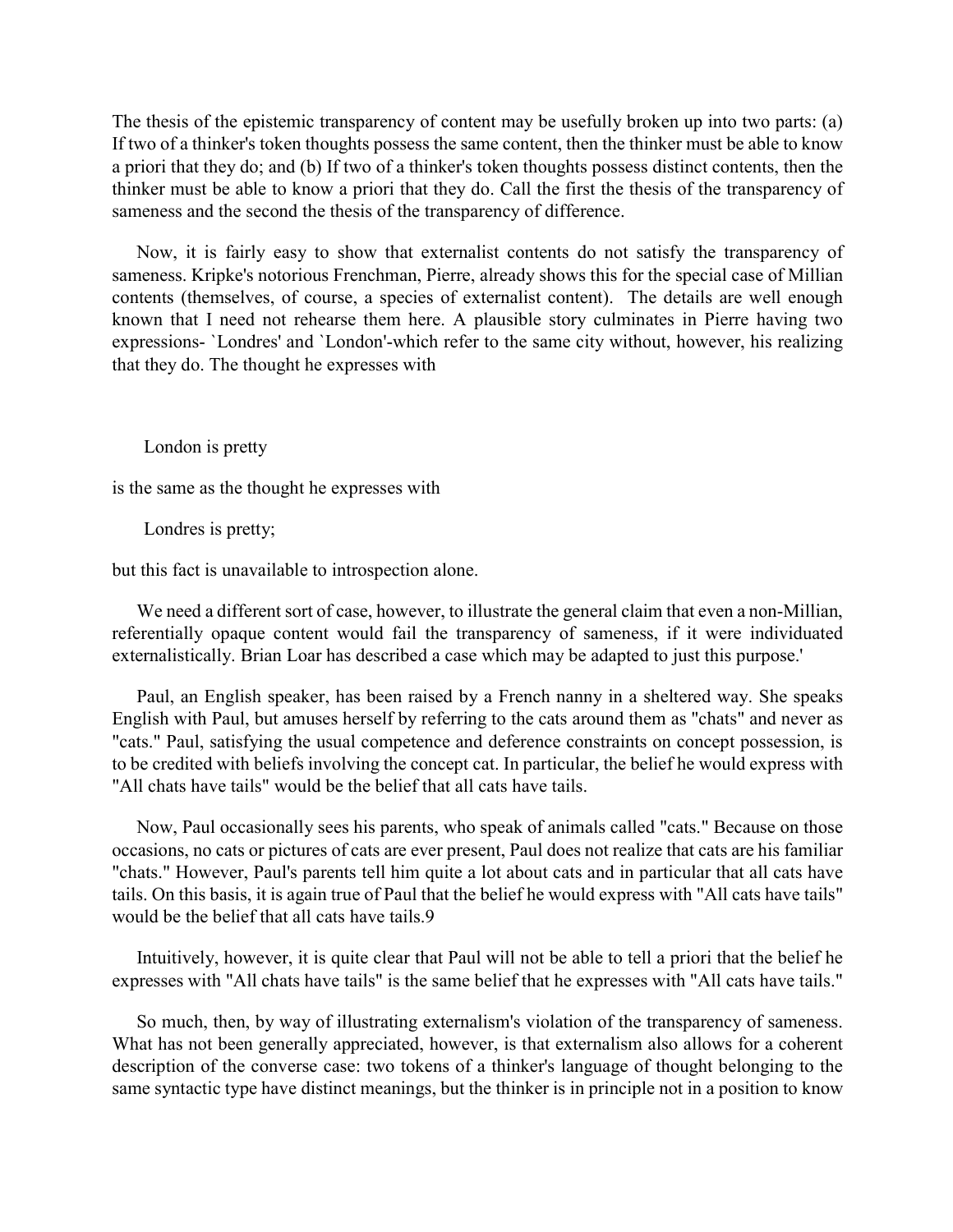a priori that they do. These converse cases, illustrating externalism's violation of the transparency of difference, are, I believe, important even for issues beyond the ones presently at hand.10

To see one way in which such converse cases might arise we need to think-harder perhaps than is common in the literature- about the semantics of so-called `one-world traveling cases'. Suppose that Earth and Twin Earth are part of the actual world and that Peter, a normal, competent adult Earthling, is suddenly and unwittingly transported to Twin Earth. An accidental tourist, Peter goes to sleep one night at home and wakes up in twin home in twin bed. He suffers no discernible disruption in the continuity of his mental life. Here on Twin Earth, Peter happily lives out the rest of his days, never discovering the relocation that he has been forced to undergo. How should we think about the semantics of Peter's thoughts?

Well, one intuition that is shared by practically everyone who has thought about these cases is that, after a while (how long is unclear), some tokens of, say, `water' in Peter's language of thought will shift from meaning water and will come to mean twater. Thus, to quote just one example, Tyler Burge writes:

The thoughts would not switch as one is [quickly] switched from one actual situation to another twin actual situation. The thoughts would switch only if one remained long enough in the other situation to establish environmental relations necessary for new thoughts. So quick switching would not be a case in which thoughts switched ... But slow switching could be such a case. i i

Viewed from an externalist perspective, it's hard to deny the force of the intuition that Burge is expressing here. We imagine Peter moving to Twin Earth and staying there for a while. Over time he thinks to himself a variety of thoughts that he expresses with sentences like:

I won't go swimming today; the water is too cold.

Or:

There's too much water in this whiskey.

It seems very plausible that these expressions of beliefs about one's present environment, expressions of current desires and current intentions, are expressions of thoughts that involve the concepts twater, not water.

So it seems right to say that some tokens of `water' will shift from meaning water to meaning twater. But it seems to me equally compelling to say that certain other tokens of `water' won't shift. Specifically, it seems to me that those tokens of `water' occurring in memories, and in beliefs about the past based upon them, will retain their Earthly interpretations, despite being tokened on Twin Earth. Such thoughts, unlike, for instance, beliefs with undated general contents, or thoughts about one's present surroundings, are caused and sustained by previous perceptions long gone. In the normal case, they owe little, if anything, to current perceptions and cognitive transactions with one's environment. From a purely intuitive standpoint, they would be expected to retain their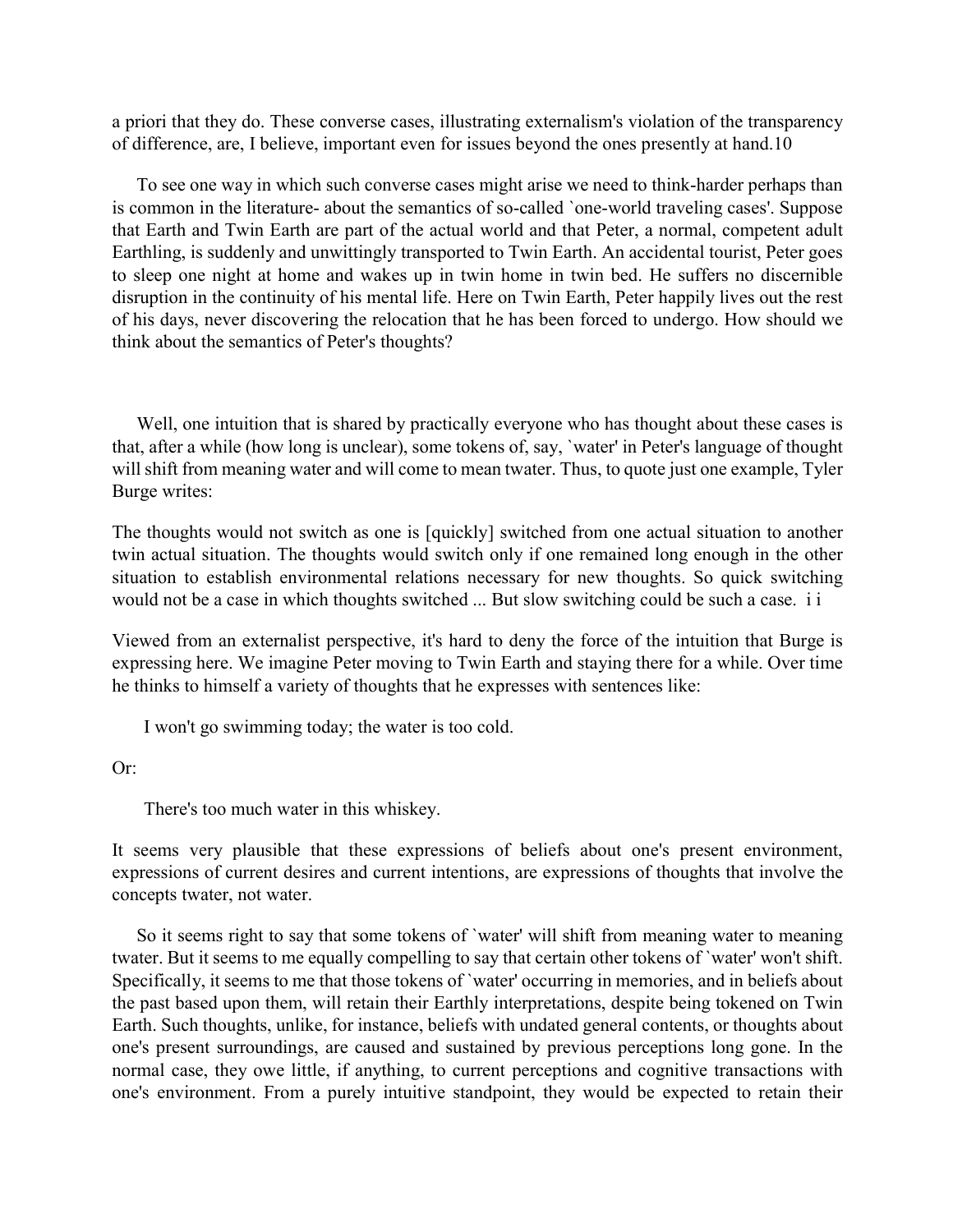Earthly interpretations, despite the admitted shift in their syntactic cousins. After all, why should mere travel from one place to another obliterate one's capacity to have certain memories. Normal tourism doesn't have such an effect; why should travel to another planet with somewhat unusual geographical properties?

Consider an example. While still on Earth, Peter goes hiking in the mountains of northern New Zealand. Here he comes across Lake Taupo and isstartled to see the famoustenor Luciano Pavarotti floating on its pristine waters. They talk amiably for a while and Peter goes off flushed with excitement.

Understandably enough, this experience of Peter's gives rise to many subsequent memories on his part, and to beliefs based upon them. Consider the ones that are tokened while he is still on Earth, many years prior to his trip to Twin Earth. There can be no question about their content. They are about Pavarotti and Lake Taupo and water.12 In fact, I take it, they would be about Pavarotti even in a possible world in which Pavarotti has a twin living in Los Angeles who Peter doesn't know about but whom he subsequently meets. Even after he does so, the memories of the encounter on Lake Taupo, and the beliefs based upon them, would continue to be about Pavarotti, not Twin Pavarotti.

Well, some years go by and Peter is moved surreptitiously to Twin Earth and becomes happily ensconced there. Eventually, some of the tokens of his mental names come to refer to the twin counterparts of the familiar Earthly figures, and some of the tokens of his general terms come to express twearthly properties: some tokens of `Pavorotti' will come to refer to twin Pavarotti and some tokens of `water' will come to mean twater.13

One day, perhaps while reading a schedule of upcoming events, Peter is moved to reminisce about the occasion when he saw Pavorotti swimming in the waters of Lake Taupo. He calls up vivid and accurate representations of the scene. Of course, he takes himself to be remembering scenes involving the singer he is reading about now. But he isn't. His memories, intuitively, are about the Earthly Pavarotti, the Earthly Lake Taupo, and Earthly water, previous perceptions of which are the sustaining cause of his later ability to recall what the scene looked like and how it felt.

In the situation described, Peter's externally individuated thought tokens are not epistemically transparent to him. In particular, Peter's language of thought contains token expressions that possess different semantic values, despite being of the same syntactic type. And yet, clearly, Peter does not know that they do. Tokens of `Pavarotti', `water', and `Lake Taupo', in sentences expressing memories and beliefs about that memorable occasion, will mean Pavarotti, water and Lake Taupo, respectively; whereas other tokens of that type, in sentences expressing beliefs about his current environment, or current desires, will intuitively mean twater and twin Pavarotti. From the inside, however, there will be no indication of this: as far as Peter is concerned, they will appear to express precisely the same contents. 14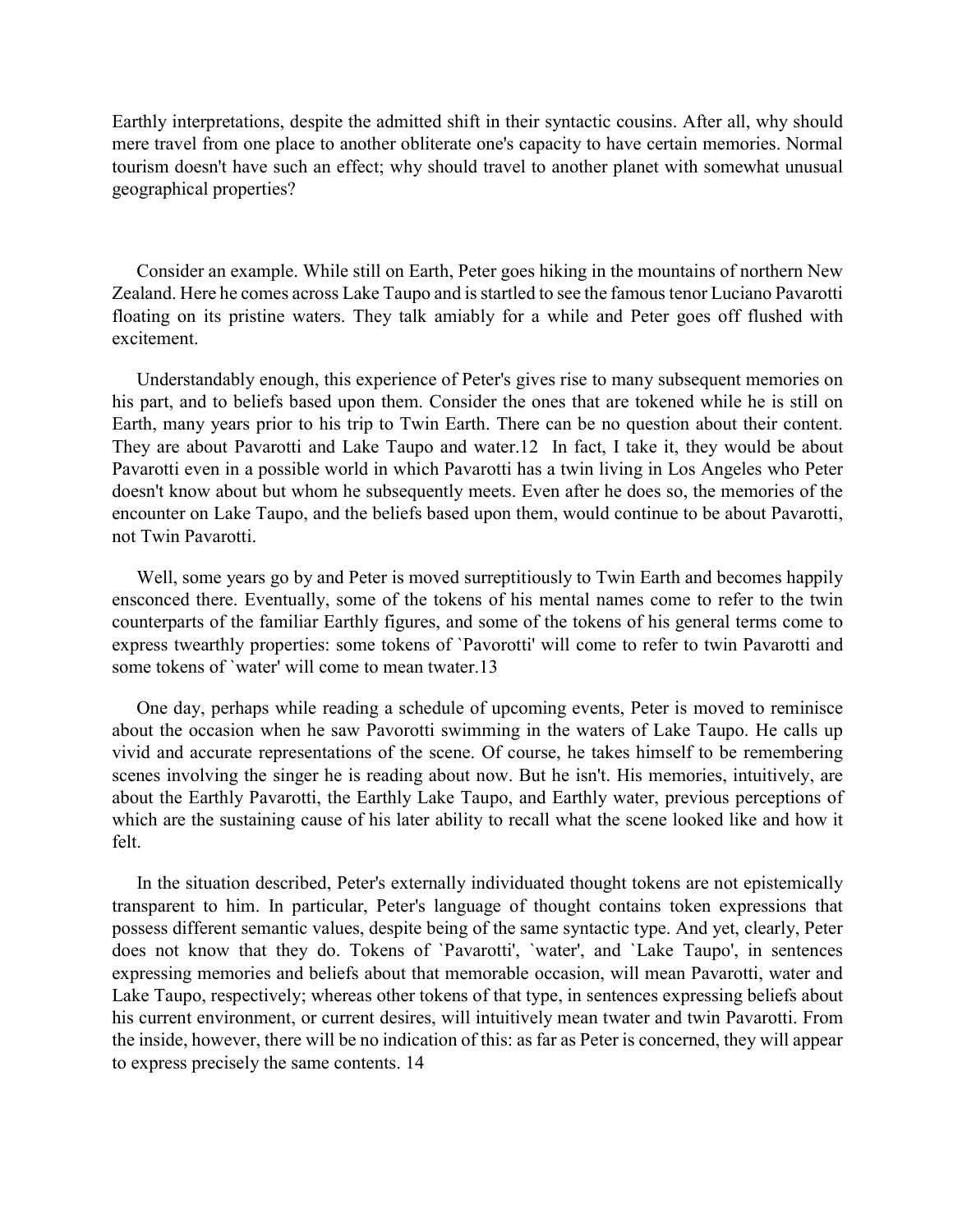Externalism, then, would appear to be robustly inconsistent with the epistemic transparency of thought contents: thoughts that have the same content may look to introspection to have distinct contents (as in Pierre and Paul), and thoughts that have distinct contents may look to introspection to have the same content (as in Peter). Externalist contents fail, in other words, to possess the feature that Dummett proclaimed "undeniable." What problem, if any, does this pose?

I shall argue that the problem is this. We don't just ascribe thoughts to a person in order to say something descriptively true of him. We use such ascriptions for two related purposes: on the one hand, to enable assessments of his rationality and, on the other, to explain his behavior. As these matters are currently conceived, a thought must be epistemically transparent if it is to play these roles. Without transparency, our conceptions of rationality and of rational explanation yield absurd results. We manifest our recognition of this fact by barring de re thoughts-thoughts which intuitively lack epistemic transparency-from figuring in assessments of rationality and psychological explanation. However, if we abandon transparency even for de dicto thoughts, and hence in effect altogether, then we must either jettison the notion of rationality and with it the practice of psychological explanation that it underwrites, or we must show these notions can be refashioned so as not to yield absurd results. The problem is that the first suggestion is wild and there appears to be no obviously satisfactory way of implementing the second.

## THE APRIORITY OF LOGICAL PROPERTIES AND DE RE THOUGHTS

We may usefully begin with a discussion of de re beliefs. By a We re belief' I shall mean, by stipulation, a belief that is individuated by the objects it is about. Such beliefs are typically reported with the use of an `of-clause', rather than a `that-clause', as in,

Jane believes of the piano that it is ugly,

and their content is given by a Millian proposition. Clearly, and in contrast with fully conceptualized, referentially opaque de dicto beliefs, it is both necessary and sufficient for the distinctness of two de re beliefs applying the same predicate that they concern distinct objects. I should emphasize here that I am not presupposing, for the purposes of this discussion, either that this account explicates the `intuitive' notion of de re belief, if there is such a thing, or even that there actually are de re beliefs in this stipulated sense. I am only interested in the question what would be true of such beliefs, if there were any.

Well, one claim that is often made in connection with such thoughts is nicely expressed by Burge:

individual entities referred to by [referentially] transparently occurring expressions, and, more generally, entities (however referred to or characterized) of which a person holds his beliefs do not in general play a direct role in characterizing the nature of the person's mental state or event. The difference [between such entities] does not bear on Alfred's mind in an sense that would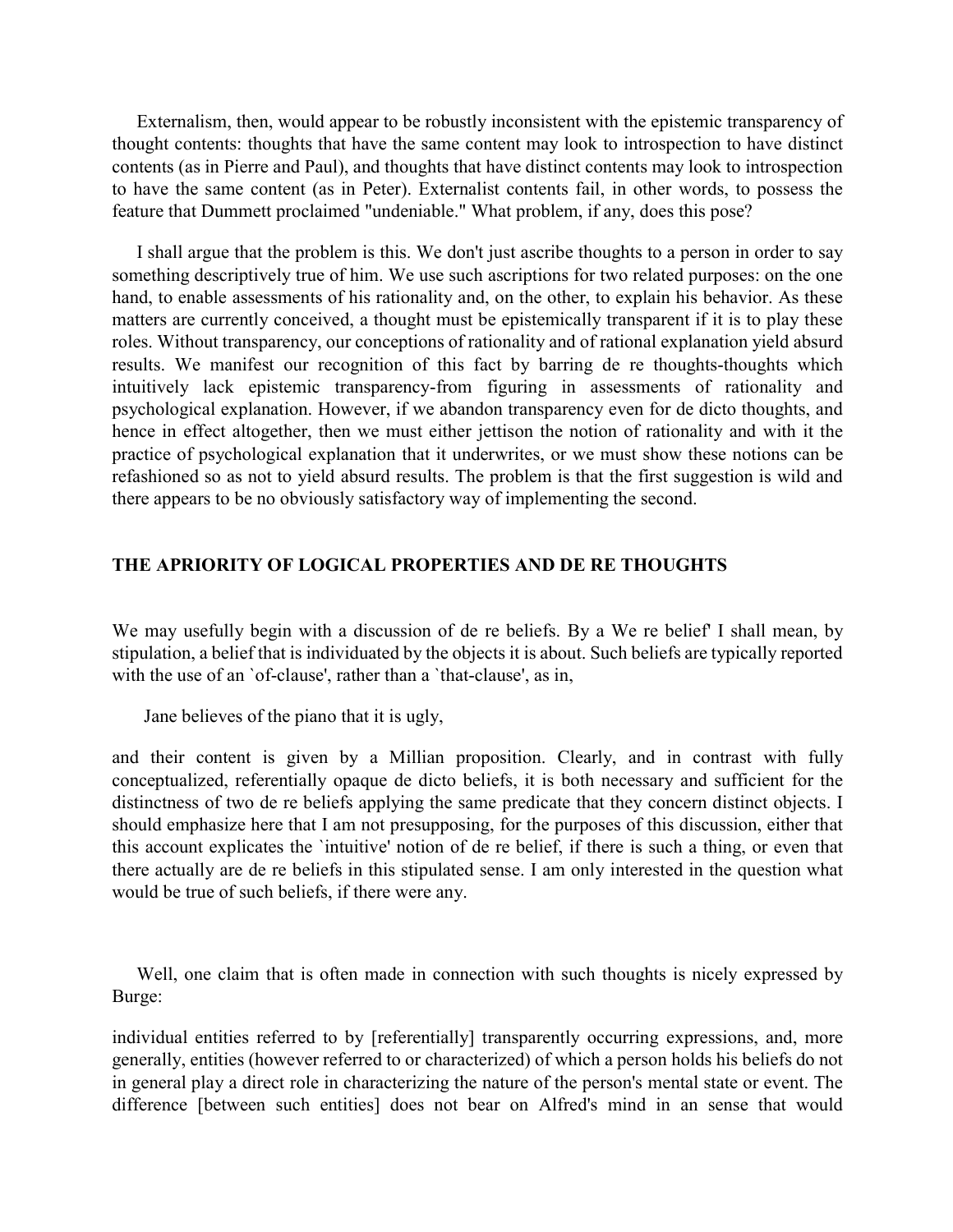immediately affect explanations of'Alfred's behavior or assessment of the rationality of his mental activity.... Moreover, it seems unexceptionable to claim that the obliquely occurring expressions in propositional attitude attributions are critical for characterizing a given person's mental state. Such occurrences are the stuff of which explanations of his actions and assessments of his rationality are made.15

Burge's striking claim here is that de re beliefs, in contrast with fully conceptualized, referentially opaque, de dicto beliefs, don't enter into assessments of a subject's rationality or psychological explanations of his behavior. Here, for the purposes of further illustration, is Jerry Fodor making a similar point (Fodor's emphasis is on psychological explanation):

Suppose I know that John wants to meet the girl who lives next door, and suppose I know that this is true when "wants to" is construed opaquely. Then, given even rough-and-ready generalizations about how people's behaviors are contingent upon their utilities, I can make some reasonable predictions (guesses) about what John is likely to do: he's likely to say (viz., utter), "I want to meet the girl next door." He's likely to call upon his neighbor...

On the other hand, suppose that all I know is that John wants to meet the girl next door where "wants to" is construed [referentially] transparently; i.e., all I know is that it's true of the girl next door that John wants to meet her. Then there is little or nothing that I can predict about how John is likely to proceed. And this is not just because rough-and-ready psychological generalizations want ceteris paribus clauses to fill them in ... .16

What reasons do Burge and Fodor offer in support of their respective claims? Burge, actually, has very little to say on the matter (though in fairness to him, I should point out that the essay from which the citation is drawn is largely concerned with other questions). And the exact interpretation of what Fodor has to say would take us too far afield. So without concerning myself overmuch with why these authors believe that de re beliefs are unfit for the purposes of content-based psychology, let me offer my own explanation. Let's begin with the question about rationality.

Suppose that Jane sees a wholesome-looking apple. She thinks de re of the apple that it is wholesome. That is, she comes to believe the Millian proposition

<apple,, is wholesome>.

She subsequently sees the same apple with its blemished side exposed. She thinks de re of this apple that it is not wholesome. That is, she comes to believe the Millian proposition

<apple,, is not wholesome>.

Two things are true of Jane in this case. First, her de re beliefs about the apple logically contradict each other: the (Millian) proposition subtended by the one is p and the one subtended by the other is not-p. And, second, she cannot recover from this condition on an a priori basis; to discover that the beliefs contradict each other she would have to learn an empirical fact, namely, that the apple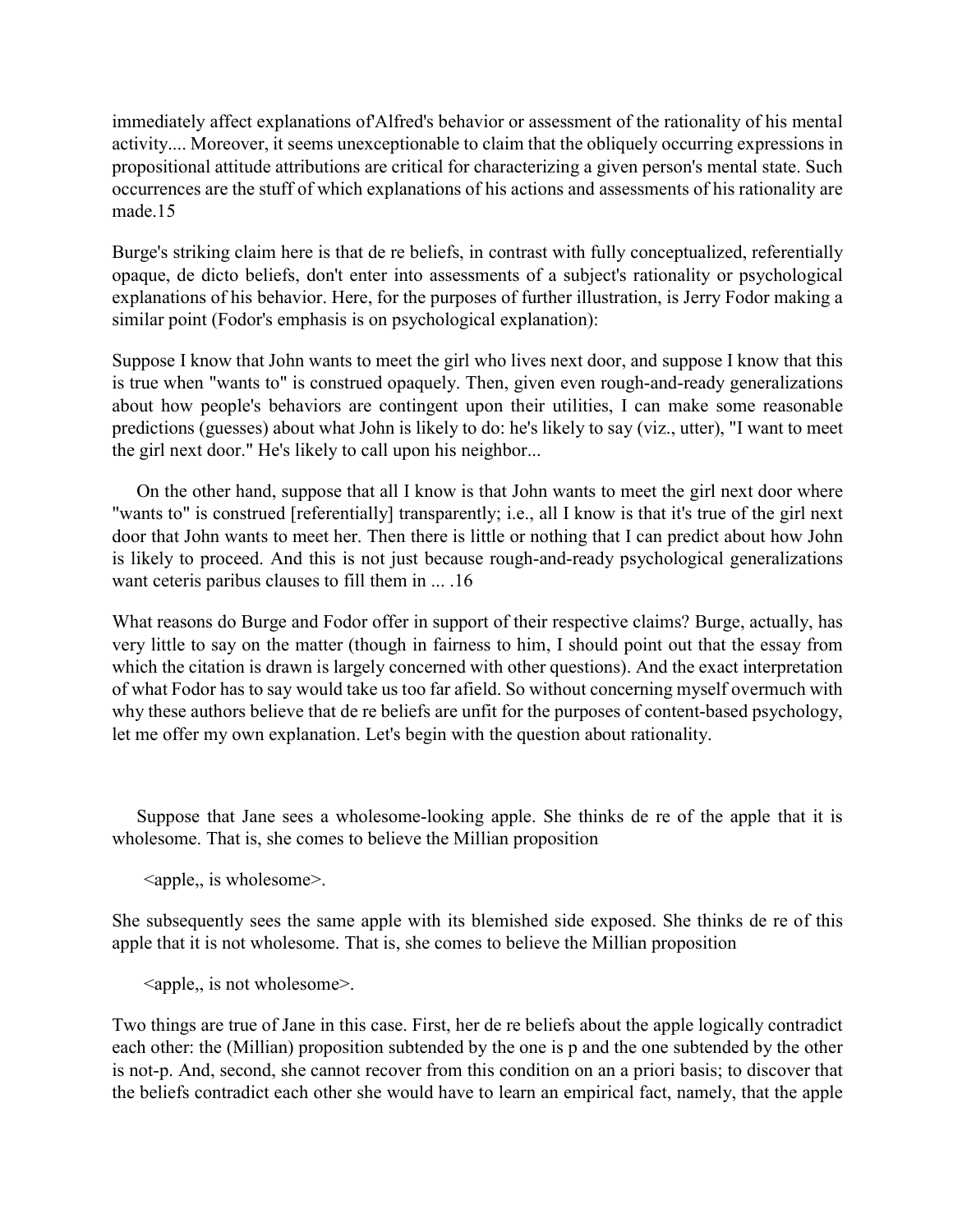involved in the first thought is identical to the apple involved in the second. That the two thoughts logically contradict each other is not introspectively accessible to her. 17

Clearly, a similar case can be described to illustrate the fact that the logical consistency of Millian propositions is also not necessarily introspectively accessible. In general, then, the point is that the logical properties of de re propositions are not knowable a priori. The question is: How might this fact help explain why de re beliefs are unfit for the purpose of assessments of rationality?

#### THE APRIORITY OF LOGICAL PROPERTIES AND NORMS OF GOOD REASONING

The answer derives from our conception of the nature of rationality and, in particular, of what it is for someone to be a good reasoner. What does a person have to do in order to count a good reasoner? Clearly, it is not at all a question of knowing empirical facts, of having lots of justified true beliefs about the external world. Rather, it is a matter of being able, and of being disposed, to make one's thoughts conform to the principles of logic on an a priori basis." A surreptitiously envatted brain-transplanted from its normal adult body into a vat and attached to a computer that seamlessly duplicated and continued its previous course of experience-could be as good a reasoner as it ever was, despite the sharp escalation in the number of its false beliefs about the external world. Or so, at any rate, our conception of rationality requires us to think.

So, rationality is a function of a person's ability and disposition to conform to the norms of rationality on an a priori basis; and the norms of rationality are the norms of logic. We may, if we wish, put matters in a far less committal way: let's say that being minimally rational is a matter of being able to avoid obvious violations of the principles of logic, given enough time to reflect on the matter and so on. But even relative to this very minimal notion of rationality we would appear to have stumbled onto a problem. For according to this view, our Jane, who innocently believed of one and the same apple that it is both wholesome and not wholesome, would appear to stand convicted of irrationality: she believes a pair of Millian propositions that contradict each other, but she is unable to recover from this predicament on an a priori basis, no matter how long she may be given to reflect on the matter. But, intuitively, there is nothing irrational about her. Therefore, either our conception of rationality is mistaken or we have to find some other systematic and non-arbitrary way of absolving Jane's cognitive behavior. Obvious conservative solution: Bar an agent's de re thoughts from entering into assessments of her rationality. The ban on contradictory belief and invalid inference is preserved, but only in application to de dicto beliefs, just as Burge says.

## THE APRIORITY OF LOGICAL PROPERTIES AND PSYCHOLOGICAL EXPLANATION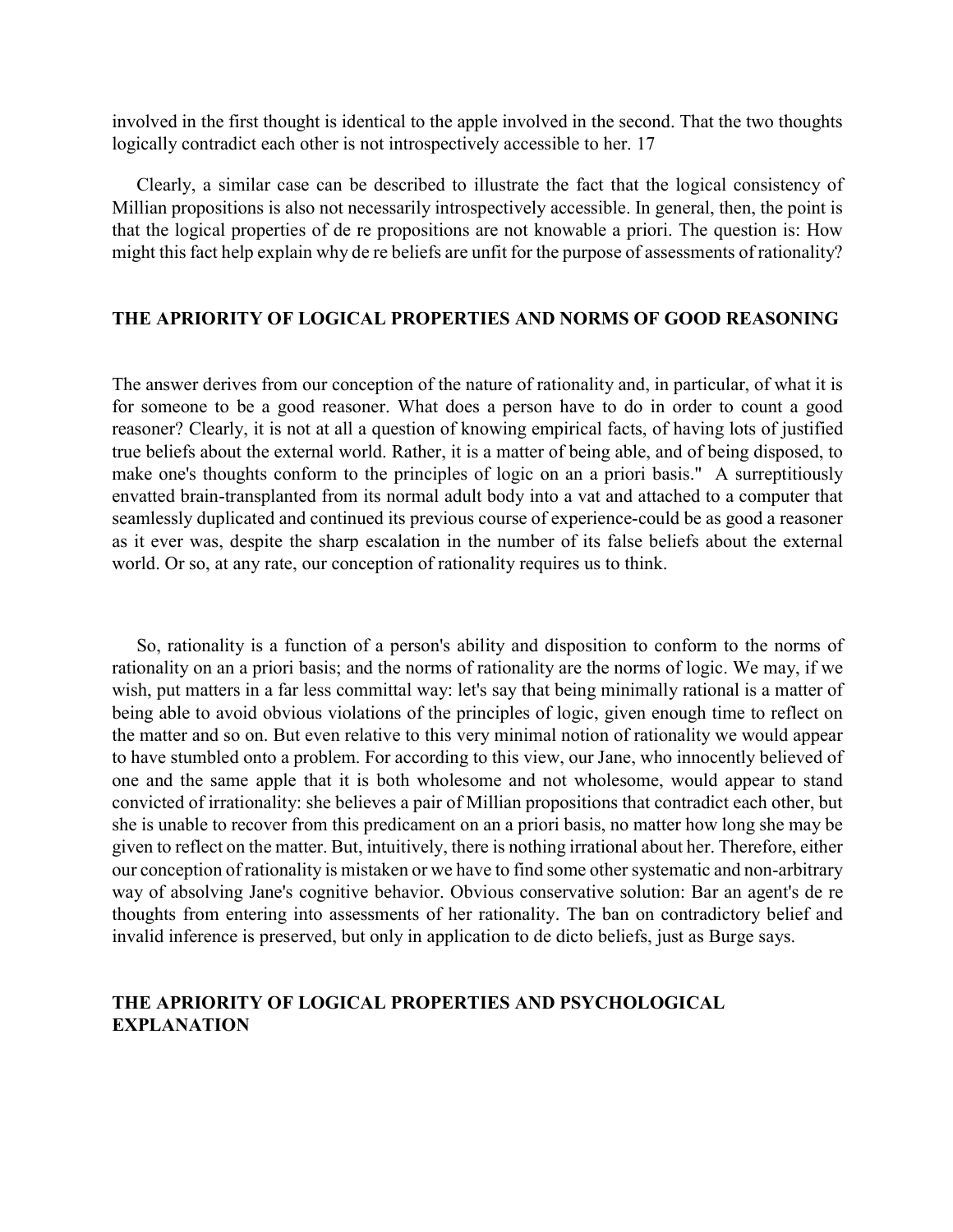Precisely parallel considerations explain why de re thoughts are also unfit for the purposes of psychological explanation. Since rationality is taken to consist in the ability and disposition to conform to the principles of logic on an a priori basis, any rational subject, regardless of his external conditions, may be expected to obey certain laws (or counterfactual-supporting generalizations): namely, those generalizations that mirror the introspectively obvious logical consequences of a person's propositional attitudes. Thus, our ordinary psychological practice of explaining and predicting behavior is built upon appeal to such laws as this:

If S occurrently believes p and occurrently intends to F if p, and if S has no independent reason for not F'ing, then S will intend to F or, at the very least, will be disposed to intend to F.

If S intends to F iff p, but does not believe p, but merely q instead, (where p and q are logically independent propositions), then S will not intend to F.

The trouble is that perfectly rational subjects will not obey these generalizations, when they are construed as quantifying over de re thoughts.

Thus, suppose that Jack intends to call the FBI whenever he is within 50 feet of a spy. And let's suppose that he believes of the dean of his College that he is a spy. The dean in fact is currently seated next to him at the beach, disguised as a lifeguard. So, de re, he believes of the `lifeguard' seated next to him, that he is a spy. Yet he doesn't budge. Yet Jack would appear to be a perfectly rational person.

The elementary generalizations upon which the practice of psychological explanation depends fail to hold for de re thoughts. Therefore, either there is something wrong with our conception of rationality and, hence, with the generalizations that it underwrites, or we must find some way of justifying our belief in these generalizations, consistent with their failing to hold in this case. Obvious conservative solution: Except a subject's de re thoughts from psychological explanations of his behavior. The elementary generalizations on which psychological practice depends are preserved, but only in application to de ditto beliefs, just as Burge and Fodor say.

It seems to me, then, that we have before us the general answer to the question: What considerations might underwrite Burge's claim that de re thoughts are unfit for the purposes of assessments of rationality and psychological explanation? The answer is that both these enterprises require that the logical properties of the propositional attitudes they manipulate be knowable a priori; and the logical properties of de re thoughts aren't. (Again, I don't claim that this is the answer that Burge himself would give.)

## REFERENCE AND EPISTEMIC TRANSPARENCY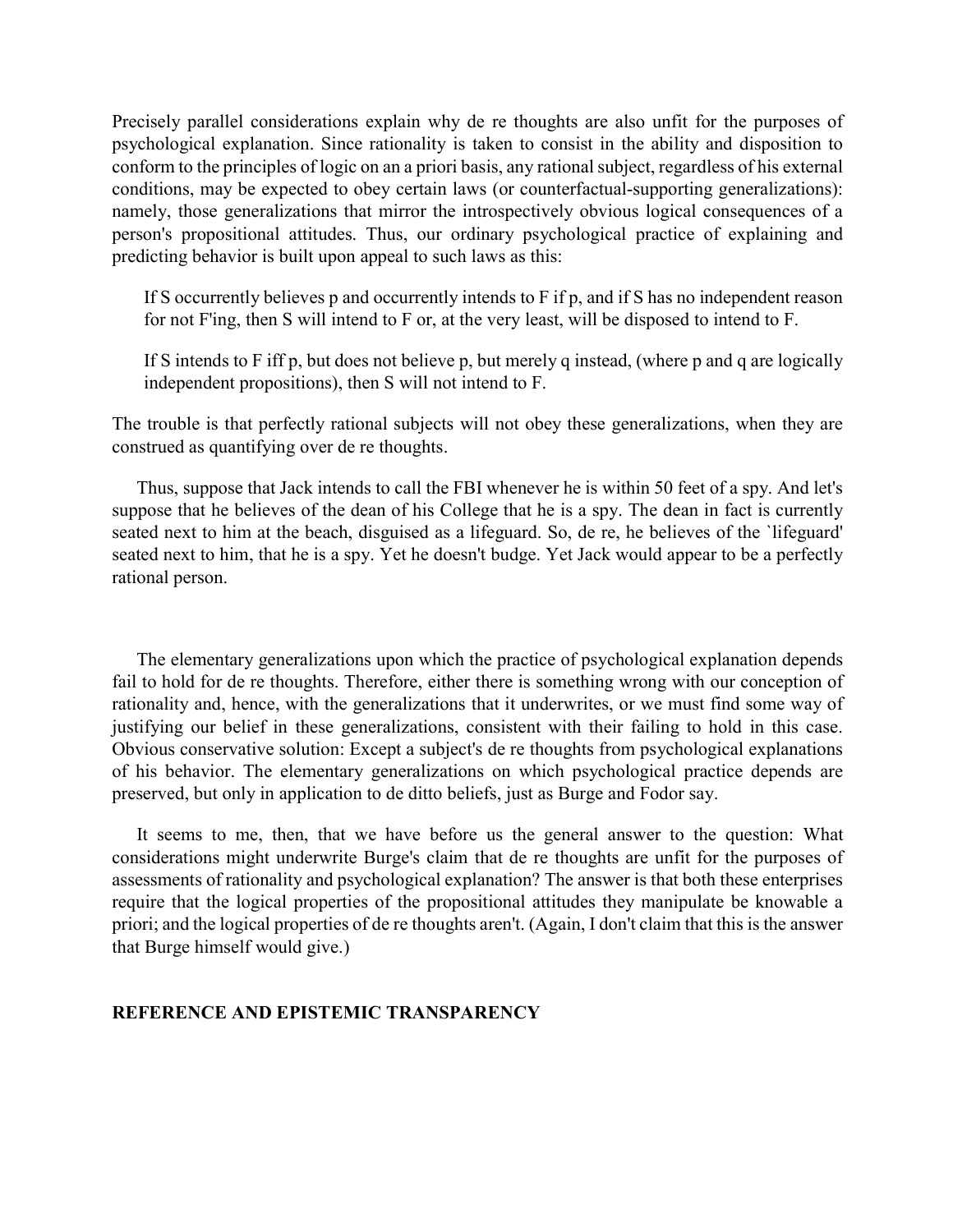Why, though, are the logical properties of referentially individuated thoughtswhether these be de re thoughts normally so-called, or thoughts involving Millian proper names-not knowable a priori? What makes these thoughts special in this regard?

The answer, of course, is that the logical properties of referentially individuated thoughts fail to be a priori just because these thoughts fail to be epistemically transparent. It is precisely becauseand only because-a subject is unable to tell a priori whether the thought he expresses with

Tully is bald

is the same as the thought he would express with

Cicero is bald

that he is unable to tell whether the thought he would express with

Tully is bald and Cicero isn't

is or is not a contradiction, on a Millian construal. Referential transparency entails epistemic opacity.

It is worth noticing in this connection that violations of the transparency of sameness and violations of the transparency of difference induce different sorts of logical defect. A thinker for whom the transparency of sameness is false may well fail, as we have seen, to be able to tell a priori that a given proposition is in fact a logical consequence of other propositions that he believes. That it is such a consequence is a fact he will be able to discover only a posteriori, by learning some empirical facts.

Thus, Pierre both believes that

He lives in London

and believes that

If he lives in London ('Londres'), he lives in the same city as Oscar Wilde lived.

Yet he is unable to draw the conclusion that he lives in the same city as Oscar Wilde lived in.

Such a thinker, however, need not be supposed ever to actually reason invalidly. It is consistent with the falsity of the transparency of sameness, in other words, that all the simple inferences that look a priori to such a thinker to be valid, are valid; what is falsified is the claim that all the simple inferences that are valid, will necessarily so look.

On the other hand, a thinker who suffers from the converse defect-failure of the transparency of difference-will suffer from the converse failing. For such a thinker, certain inferences may well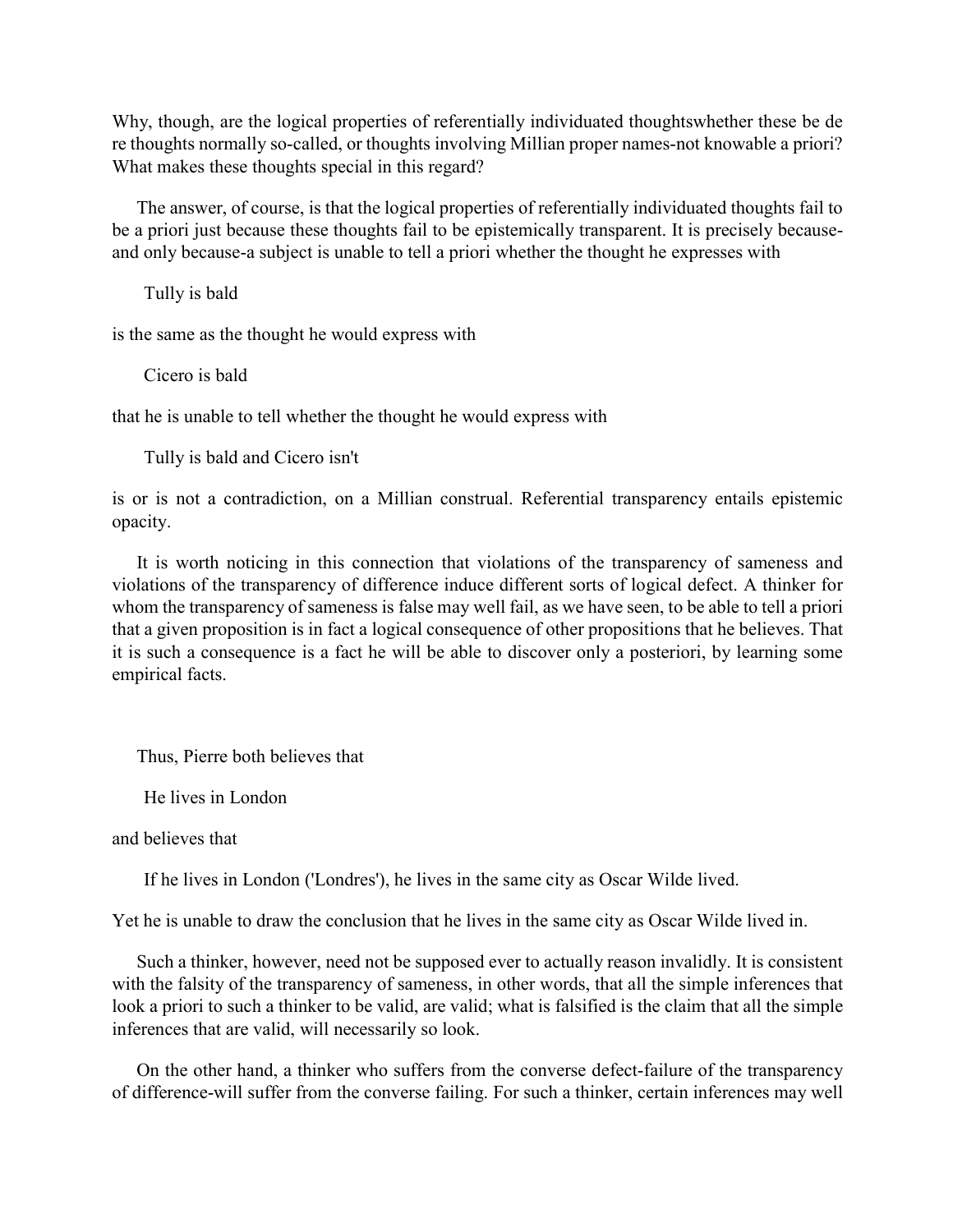look valid, when they in fact are not. And that they are not is a fact he will be able to discover only a posteriori, by learning some empirical facts.

Peter provides an appropriate example. Since his language of thought contains token expression that differ in semantic value despite being of the same syntactic type, he will be tempted to think that certain inferences are instances of, e.g., modus ponens, when they in fact aren't. Thus, he might muse to himself as follows:

Whoever floats on water, gets wet.

This thought, by virtue of expressing a general quantified proposition, is to be regarded as having Twearthly content, i.e. as being about twin-floating and twin water. Now, however, he combines it with a memory belief that he would express with the sentence

Pavarotti once floated on water

to conclude

Pavarotti once got wet.

The inference will seem valid to him; but it arguably isn't. The second premise, by virtue of expressing a memory belief that is rooted in an Earthly experience, will be about Earthly floating and Earthly water. True premises, aided by a failure of univocity that Peter is in principle not in a position to introspect, will combine to produce a false conclusion.

Returning to the main line of argument, we see, then, that the. fundamental answer to the question: Why are de re thoughts unsuitable for the purposes of assessments of rationality and psychological explanations, is this: It's because de re contents (and Millian propositions quite generally) are not epistemically transparent. By contrast, fully conceptualized de dicto thoughts, nowhere subject to co-referential substitution, are supposed to be, as Burge rightly says, "the stuff of which explanations of his actions and assessments of his rationality are made."

If the diagnosis on offer is correct, however, this contrast can hold up only if fully conceptualized de dicto thoughts are transparent. But as Loar's example of Paul and my example of Peter show, fully conceptualized de dicto contents will themselves fail to be epistemically transparent-and hence will themselves fail to be suitable for the purposes of psychological explanation and assessments of rationality-if they are individuated externalistically in the manner that Burge advocates. On what basis, then, does Burge distinguish between them? Why are externalistically individuated, and, hence, non-transparent, de dicto thoughts held to be suitable for the purposes of rational psychology, when de re thoughts are conceded not to be?

# THE APRIORITY OF LOGICAL PROPERTIES AND THE INTRODUCTION OF **SENSE**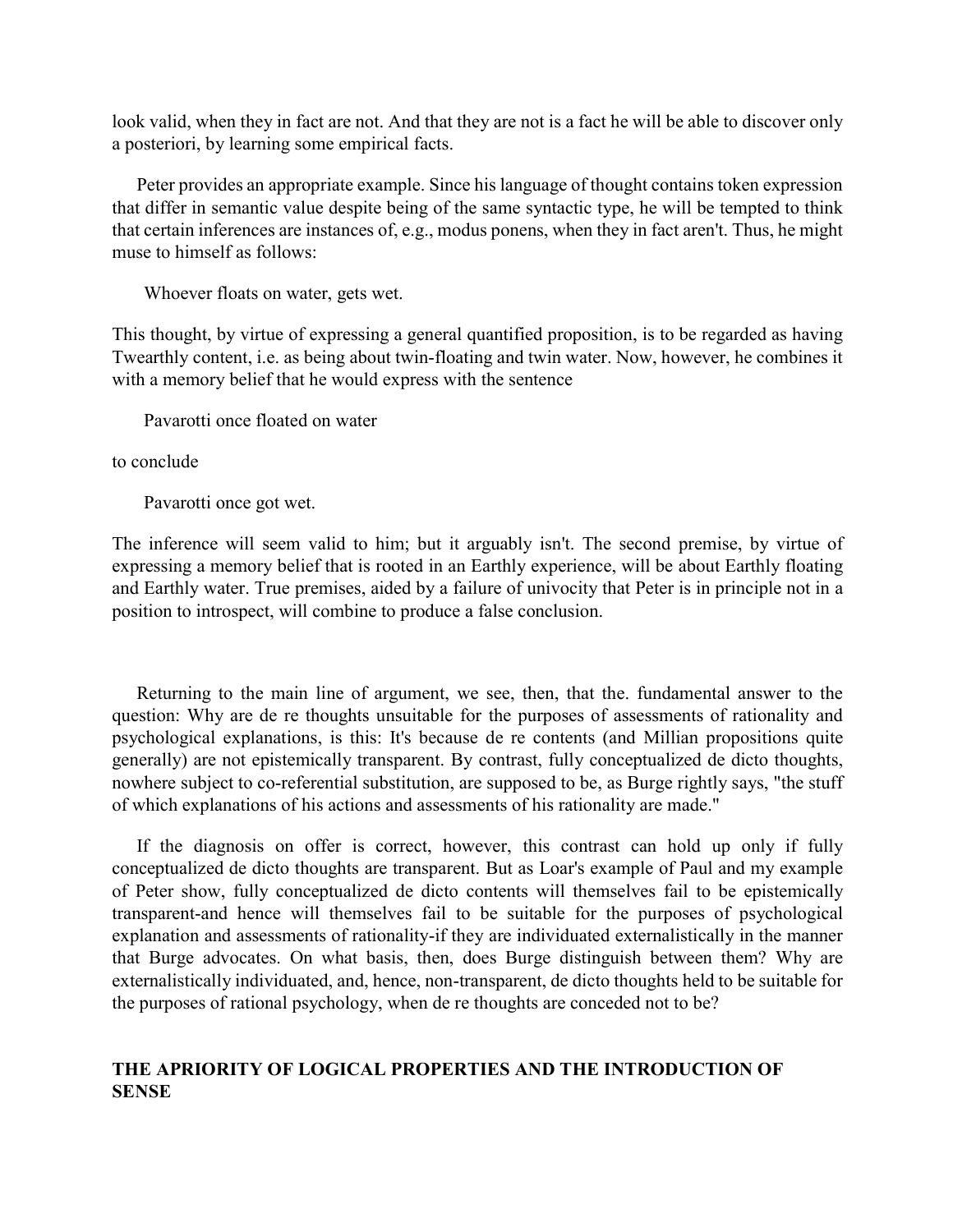It seems to me that once epistemic transparency is identified as a semantically significant thesis, its role in a variety of important disputes in the philosophy of language and mind becomes obvious. I shall discuss two of these: the role it has played in the canonical argument for the thesis that names have sense and not merely reference, and the role it plays in generating Kripke's puzzle about belief.

Beginning with the former, many philosophers would probably resist the claim that transparency plays a part in the canonical argument motivating a nonMillian view of names, because they would resist the claim that there is any such argument. Most philosophers write as if it's merely obvious-and, hence, in need of no argument-that someone might be in a state truly described by

(1) Mary believes that Ali was a champ

but not thereby in a state truly described by

(2) Mary believes that Clay was a champ.

It's worth seeing, however, that it isn't merely obvious. It becomes compelling, as I shall now argue, only when one makes the assumption, left implicit by Frege, that beliefs involving proper names are fit for the purposes of assessments of rationality and hence must be epistemically transparent. It is only under the terms of this assumption that one gets an argument for the referential opacity of proper names in the first place. 19

For consider how a belief in referential opacity is typically motivated. We are given a case which goes like this: Mary sincerely asserts `Ali was a champ.' She also sincerely asserts `Clay was not a champ.' She asserts these sentences even though it is clear that, as she is using the names `Ali' and `Clay' they refer to one and the same legendary boxer. Now, given the following principle for reporting beliefs

Jones' sincere assertion of `p' expresses his belief that p

we may conclude that

(1) Mary believes that Ali was a champ

and that

(3) Mary believes that Clay was not a champ.

It is important to notice, however, that nothing so far bars us from supposing that beliefs involving names are referentially transparent, and, hence, that (1) is equivalent to

(2) Mary believes that Clay was a champ.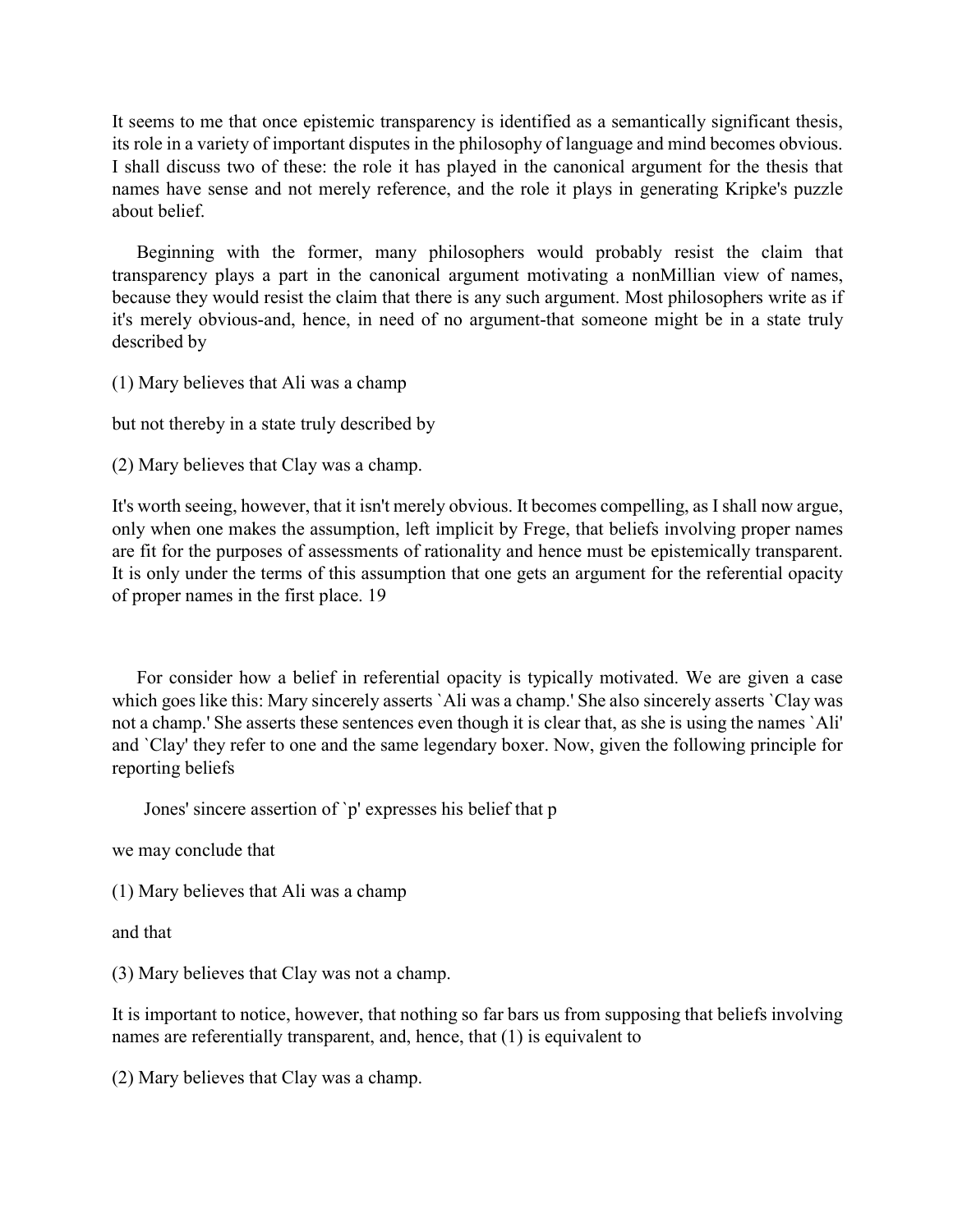For all that this would entail is that Mary has contradictory beliefs, a state of affairs that is, presumably, perfectly possible. We need to be given a reason why an ascription of contradictory beliefs is unacceptable in the present instance. Otherwise, we would have no case illustrating, and consequently no argument for, the referential opacity of beliefs involving names. What is that reason?

We get such a reason only if we insist that beliefs involving proper names must be fit for the purposes of assessments of rationality and psychological explanation, and hence must have logical properties that are knowable a pri- ori-must, that is, be transparent. Armed with such an assumption the argument for referential opacity is finally enabled. For the assumption insists that the attribution of a contradictory pair of beliefs involving proper names is acceptable only if the fact that they contradict each other is a priori available to the subject to whom they are attributed. Yet it seems perfectly clear in this case that no matter how much Mary might search her own mind, she won't discover that the belief she expresses with `Ali was a champ' is referentially (and, hence, on a Millian construal, logically) inconsistent with the belief that she expresses with `Clay was not a champ.' With the insistence in place, then, it follows, that (1) and (3) could not be attributing logically contradictory beliefs and, hence, that (1) is not equivalent to (2). If we ignore, as Frege himself evidently did, views that attempt to accommodate this result by analyzing belief in terms of a three-place relation, we get Frege's conclusion: there must be a level of semantic description of beliefs involving names other than the referential.

# KRIPKE'S PUZZLING PIERRE

We may observe the very same dialectic at work in Kripke's famous Pierre case. In one scenario (I won't discuss the other), Pierre assents both to

Londres is pretty

and to

London is not pretty.

Kripke argues that, in this case, there is no saying what it is that Pierre believes, no satisfactory belief ascription. His overall idea is to protect Million theories from the charge that they generate absurd belief ascriptions, by showing that parallel absurdities can be generated solely from principles constitutive of belief as such, and without reliance on distinctively Millian principles (for example, substitutivity):

When we enter into the area exemplified by ... Pierre, we enter into an area where our normal practices of interpretation and attribution of belief are subjected to the greatest possible strain, perhaps to the point of breakdown. So is the notion of the content of an assertion, the proposition it expresses.20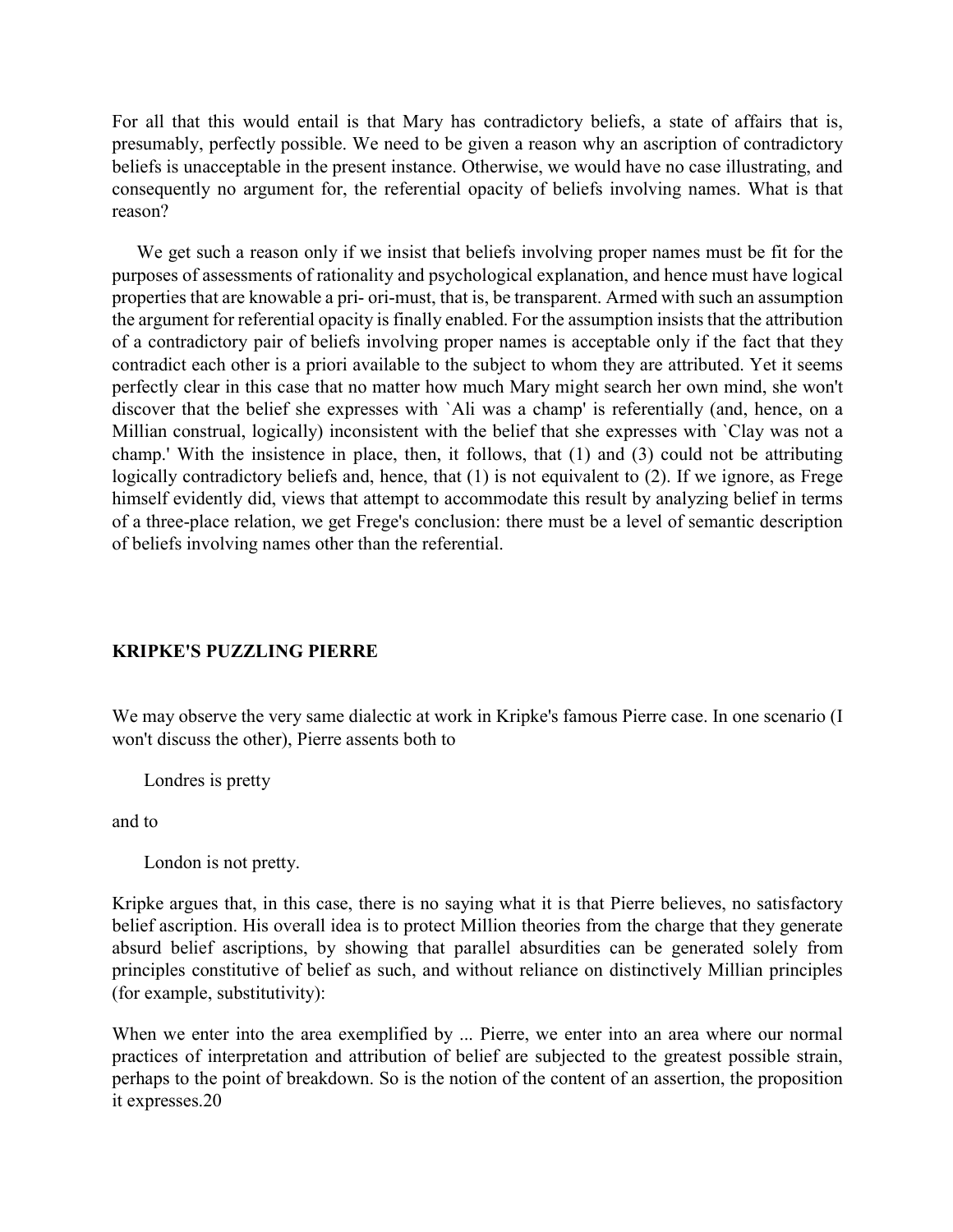But is it really true that we are unable to say what it is that Pierre believes in the case as described? Why can't we say, applying our disquotational principle, that Pierre believes both that London is pretty and that London is not pretty? Kripke writes:

... there seem to be insuperable difficulties with this alternative as well. We may suppose that Pierre ... is a leading philosopher and logician. He would never let contradictory beliefs pass. And surely anyone, leading logician or no, is in principle in a position to notice and correct contradictory beliefs if he has them... . [Pierre] cannot be convicted of inconsistency: to do so is incorrect.21

Here we see the assumption of epistemic transparency playing an explicit role: Pierre cannot be ascribed contradictory beliefs because "anyone ... is in principle in a position to notice and correct contradictory beliefs if he has them"; and yet in this case it is clear that he will not be able to do so. But the blame ought not to be placed on the very idea of belief or propositional content as such, at least not in the first instance. Rather, the source of the problem lies in the fact that Kripke is working both with the requirement that content be transparent and with a notion of propositional content that falsifies that assumption. The impression of a puzzle is generated by keeping two conflicting elements at play at the same time. No wonder, then, that no satisfactory belief ascription to Pierre is forthcoming.

# A SIMPLE SOLUTION?

Our story thus far has unfolded as follows. We have the view that rationality, or at any rate, good reasoning, is the disposition to conform to the principles of logic on an a priori basis. This view, in conjunction with a non-transparent conception of propositional content, yields highly counterintuitive results. Our willingness to exclude de re thoughts in particular, and Millian thoughts in general, from the province of rationality -based psychology manifests our recognition of this fact. It commits us to the assumption, unless we are to forego rationality-based psychology altogether, that de dicto contents are epistemically transparent.

Yet most of us adhere to conceptions of propositional content, chief among them externalist conceptions of propositional content, that have it as a consequence that de dicto contents are not transparent. We cannot have it both ways. We must either reject such conceptions of propositional content, or we must show how to refashion the idea of reasoning so that it no longer consists in the disposition to conform to logic on an a priori basis.

But isn't there in fact a simple way of refashioning the idea of reasoning that will take care of the problem cases?22 Well, how would it go?

We can't just say: A person is absolved for believing a contradiction provided that he doesn'tor can't-'see' that it's a contradiction. Irrationality often consists in precisely such failure. We want in some sense to capture the fact that Pierre or Peter or Paul are blameless for not seeing the contradictions that the stories attribute to them. The question is how is that to be done? The only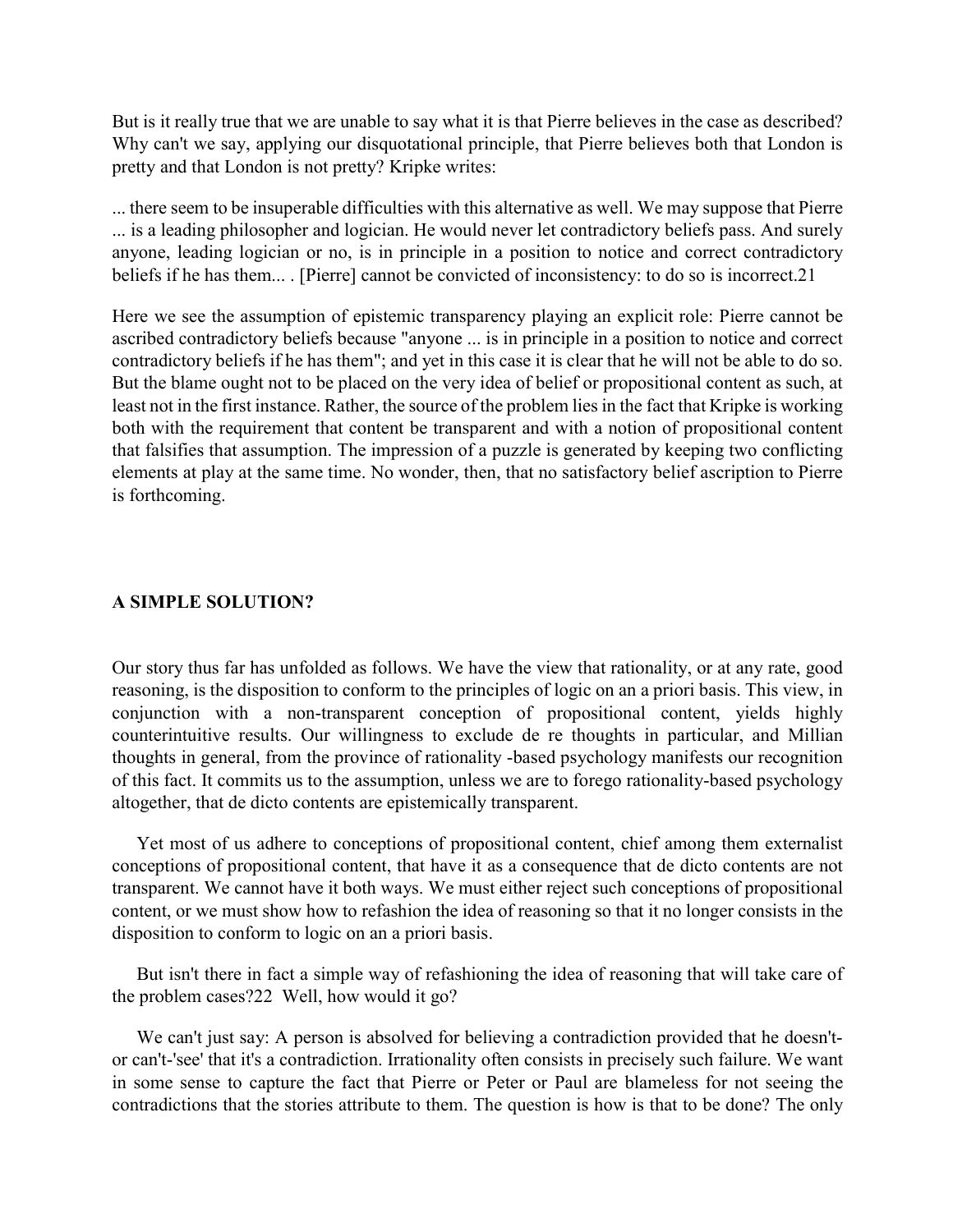proposal I can think of is this: A thinker is to be absolved for believing a contradiction, provided that the contradictory character of the proposition he believes is inaccessible to mere a priori reflection on his part.

The trouble is that, against the background of a non-transparent conception of propositional content, any contradictory proposition will satisfy that description. Since on a non-transparent conception, it is precisely not available to mere a priori reflection that a given belief is a belief in a contradiction, practically any contradictory belief will be absolvable under the terms of this proposal. The only exceptions will be those beliefs of which it is simultaneously true (i) that they are beliefs in contradictions, (ii) that the subject believes them to be beliefs in contradictions, and (iii) which he nevertheless refuses-mysteriously enough-to change his mind about. Any such subject would undoubtedly count as exemplifying a form of extreme irrationality; but he could hardly be considered the normal case.

# **CONCLUSION**

There is a pervasive tension between our conception of rationality and the practice of psychological explanation it underwrites, on the one hand, and currently dominant conceptions of mental content, on the other. The former presuppose what the latter deny. One or the other conception must be reconsidered.23, 24

<sup>1</sup> Dummett 1978, p. 131. 1 Dummett 1978, p. 131.

<sup>2</sup> See Putnam 1975a. 2 See Putnam 1975a.

<sup>3</sup> See Burge 1979. Burge, of course, regards externalism to be the correct moral of the thought experiments. mought experiments.

<sup>4</sup> Throughout this paper, I shall use 'externalism about mental content' to refer only to the sorts of dependence on external factors that are encouraged by the Putnam and Burge thought experiments. Any number of other sorts of dependence are also imaginable, but I take it that no case has been made for taking them seriously as models of *our* propositional attitudes. experiments. Any number of other s experiments. Any number of other sorts

<sup>5</sup> "Reply to Burge," unpublished ms.  $\frac{1}{5}$  "Reply to Burge," unpublish

<sup>6</sup> Though I certainly don't wish to *assume* that Davidson himself would develop it along these lines. For a similar proposal see Lepore and Loewer 1986.  $\frac{d}{dx}$ 

<sup>7</sup> See Kripke 1988. <sup>7</sup> See Kripk

8 See Loar 1988. As I explain below, Loar himself uses his example to illustrate a different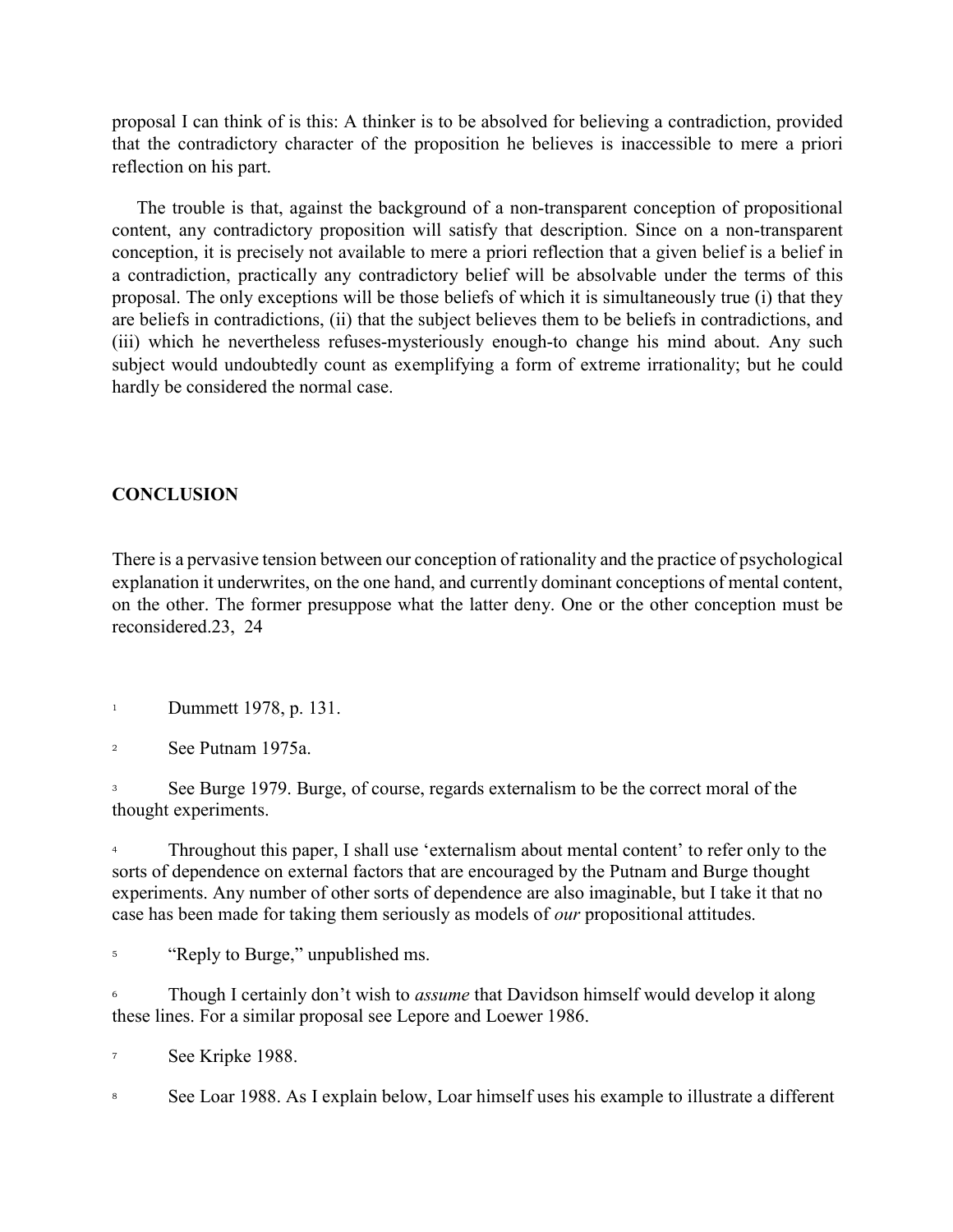thesis.

<sup>9</sup> Loar himself uses the case to argue for individualism about thought content. His idea is to 9 Loar himself uses the case to argue concede that the beliefs would be *reported* as the externalist claims, while still maintaining that their psychologically relevant contents would be individualistically individuated. concede that the beliefs would be claims, while still maintaining that the still maintain  $\mathcal{L}$ 

<sup>10</sup> The assumption that there could not be disambiguated tokens of an ambiguous word type in the language of thought is widespread in the philosophy of mind. See, for example, Fodor  $1981, p. 227.$  $10$  The assumption that there could not in the language of thought is wides See, for example, Fodor 1981, p. 227.

<sup>11</sup> Burge 1988, p. 652. 11 Burge 1988, p. 652.

<sup>12</sup> In this example, I am not taking a stand on whether the intuitive semantics of proper names is Millian or not. I intend the example to work on either reading. names is Millian or not. I inten

13 Obviously, my Twin Earth is richer than Putnam's in containing counterparts for many more objects, properties and people than his. more objects, properties and people

14 Ideally, this example would be described at much greater length and would include a discussion of various objections and replies. For some further discussion see my 1992a, Schiffer 1992, and my 1992b. discussion of various objections a discussion see my 1992a, Schiffer 1992,

 $15$  Burge 1982, p. 99; my emphasis.

<sup>16</sup> Fodor 1981, pp. 234-5. 16 Fodor 1981, pp. 234-5.

17 lam assuming here, and in the rest of this paper, that logical properties are, in the first instance, properties of *propositions*, not of the sentences which express them. I cannot defend this assumption here, except to say that it seems to me incredible to suppose that we cannot, in point of principle, evaluate a languageless creature's logical abilities. I hope to discuss this issue at greater length elsewhere. instance, properties of *propos* of principic, evaluate a failguagen

18 Notice that I am talking primarily about 'good reasoning,' rather than 'rationality' more widely construed. I take good reasoning to involve norms concerning the manipulation of propositions already at hand; I leave it open whether rationality involves something more. widely construed. I take good rease about the reason of the case of an widely construed. I take good re concerning the manipulation of

<sup>19</sup> Here I follow a point made by Kripke in his 1988. <sup>19</sup> Here I follow a point made b

<sup>20</sup> Kripke 1988, p. 135. 20 Kripke 1988, p. 135.

<sup>21</sup> Kripke 1988, p. 122. 21 Kripke 1988, p. 122.

<sup>22</sup> In discussions of this paper, I have often encountered the impression that there may be. often encountered the impression that

23 After writing this paper, I came across two discussions of epistemic transparency— Millikan 1993 and Owens 1990. Both writers agree that the notion has played an important role in traditional discussions, yet both advocate that it be eliminated: they concur in seeing a belief in transparency as a mere residue of a 'Cartesian' conception of mind, Millikan calling it the "last myth of the given." However, neither writer satisfactorily explains, in my view, how the crucial  $MIII$ Kan  $1993$  and Owens  $1990$ . Both myth of the given." However, n